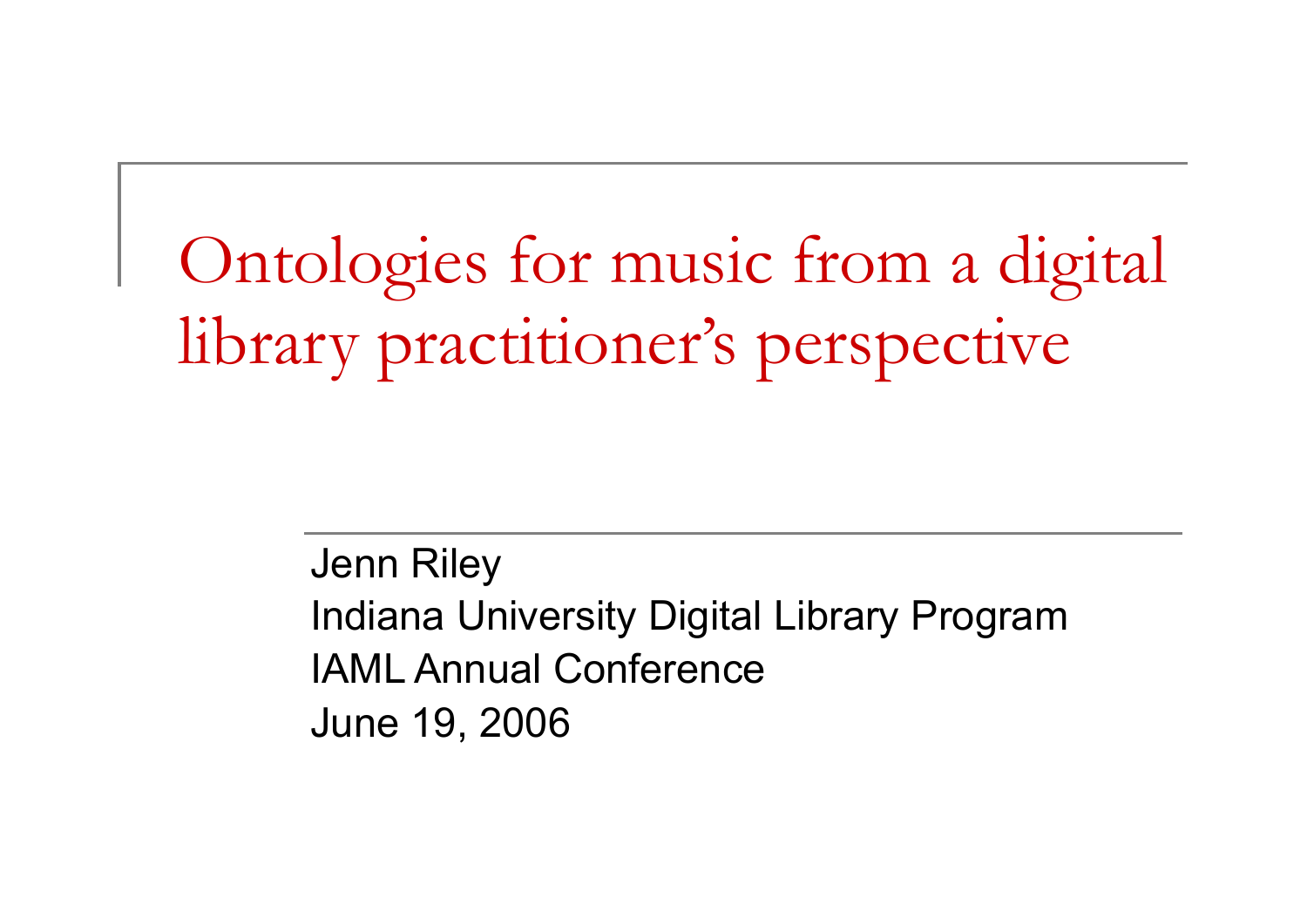### A vision for Web-based music ontologies

- Machine-readable
- Multilingual
- Faceted structure
- Wide coverage
- Created and updated quickly and easily
- Moving the catalog from just a "finding" system to a "research" system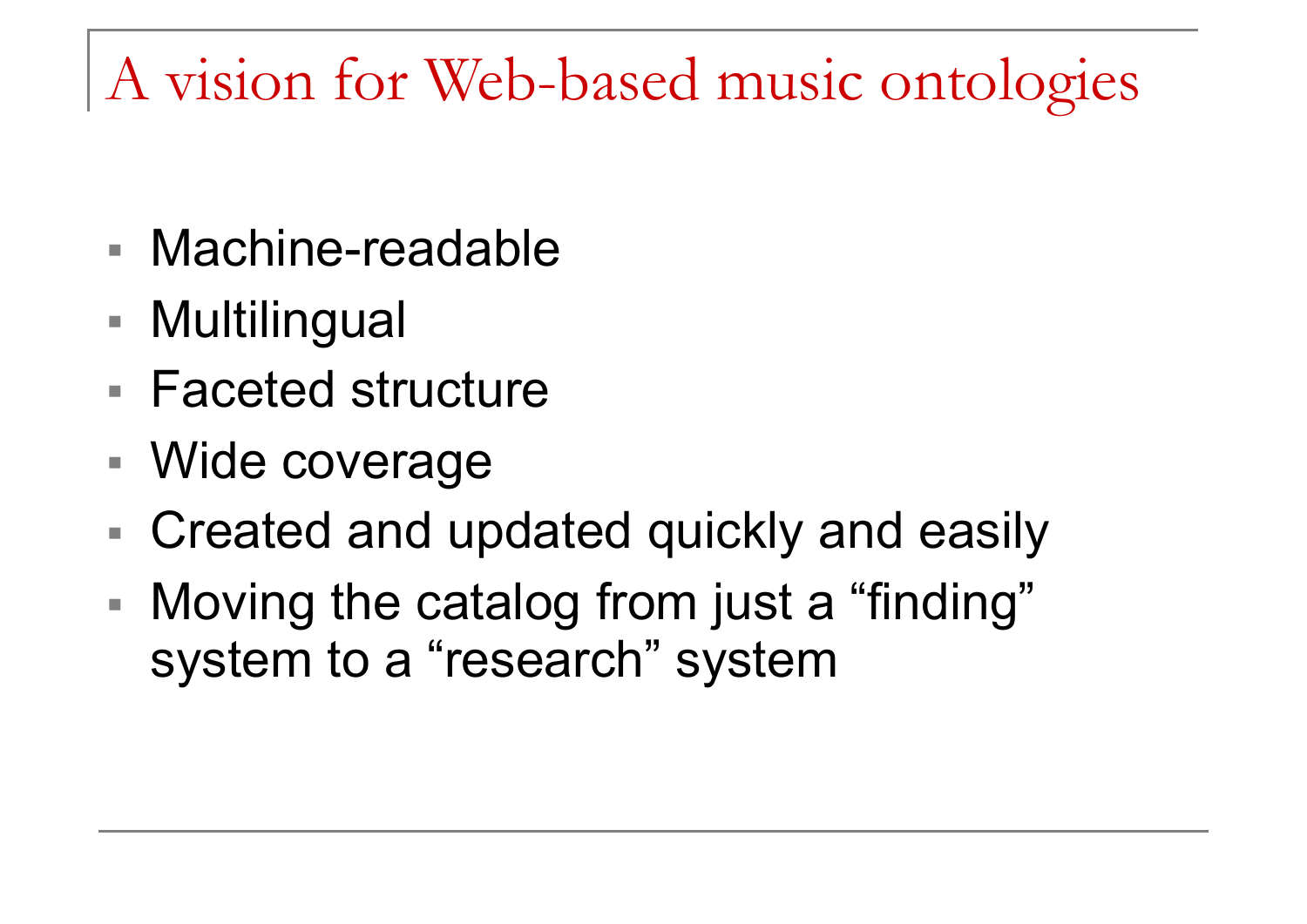## Machine-readable

- Allows integration into software systems
- Assists cataloging
	- ❑ Eases data entry
	- ❑ Enforces data integrity
- Assists searching and browsing
	- Lead-in term mapping
	- ❑ Narrower term expansion
	- ❑ Broadening or refining a result set
	- Related term suggestions
- Requires vocabularies to adhere to defined structure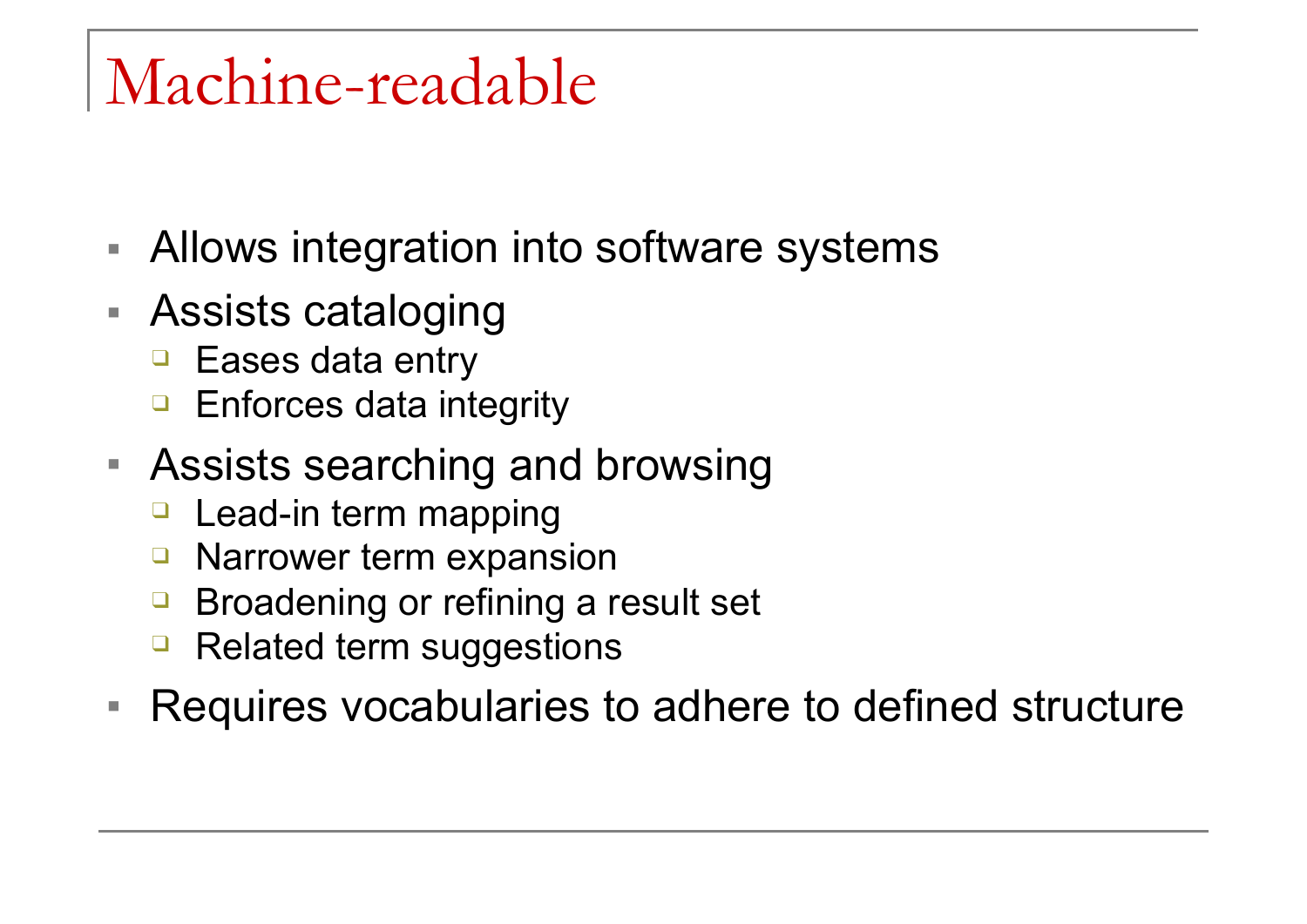# Multilingual

- Possible with the move from a *heading* as an identifier to a *transparent ID*
- If desired, implementations could choose a preferred language, perhaps even for individual terms
- The developing Library of Congress/OCLC Virtual International Authority File may be a good model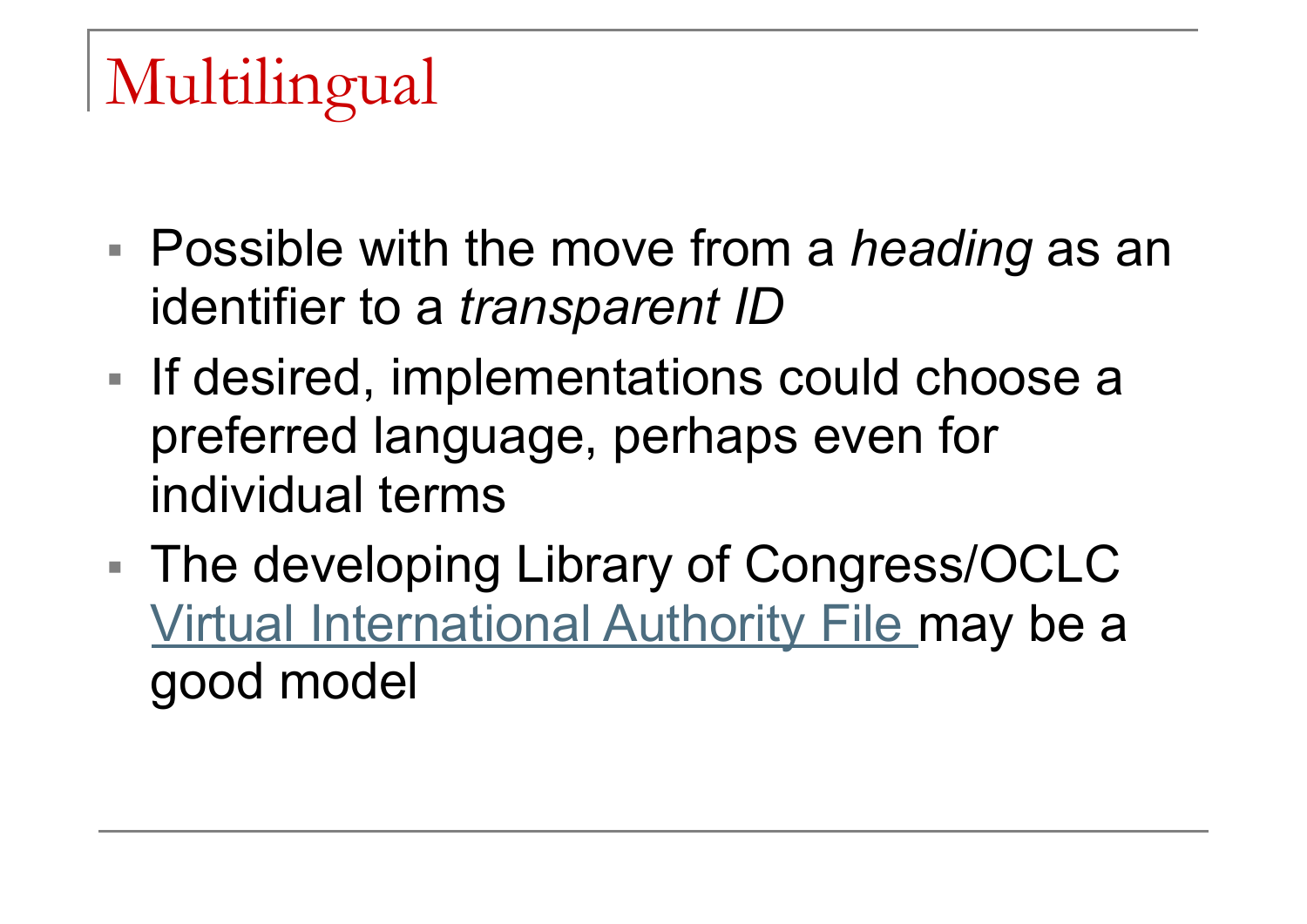## Faceted structure

- Should separate out:
	- ❑ Instrumentation
	- ❑ Genre
	- ❑ Topic
	- **Language**
	- ❑ Geography
	- ❑ Etc…
- Form/genre/style will be problematic

■ Necessary for:

- Building "helpful" cataloging applications
- ❑ Data quality control
- More powerful end-user searching
- □ End-user browsing by category
- Faceted structure may imply postcoordination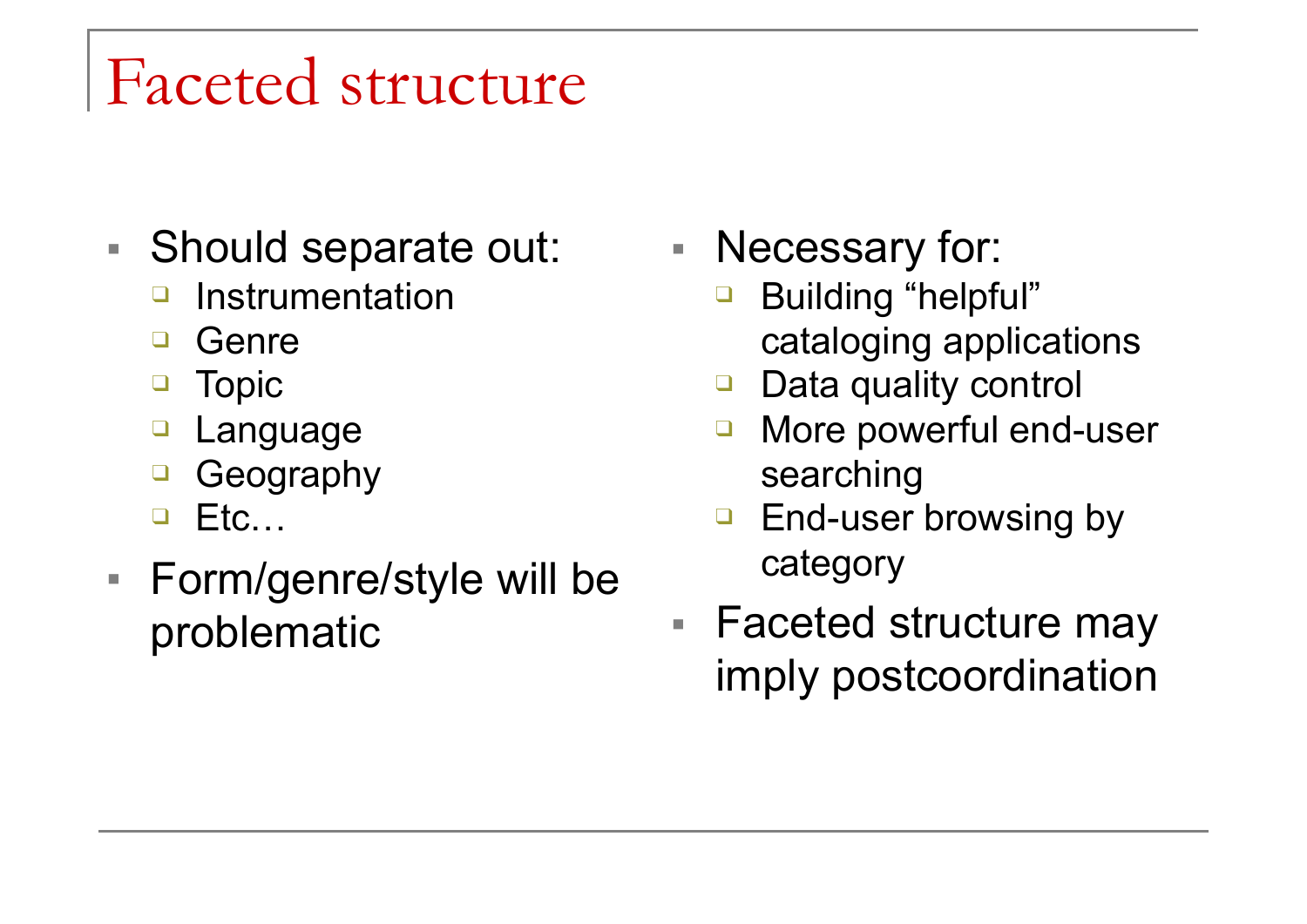# Wide coverage

- Will be of interest and utility to communities beyond music libraries (including scholars)
- Must include:
	- ❑ Non-Western musics
	- ❑ "Popular" music
	- ❑ Etc…
- Allow evolution over time to respond to changes in musical style, knowledge, and scholarship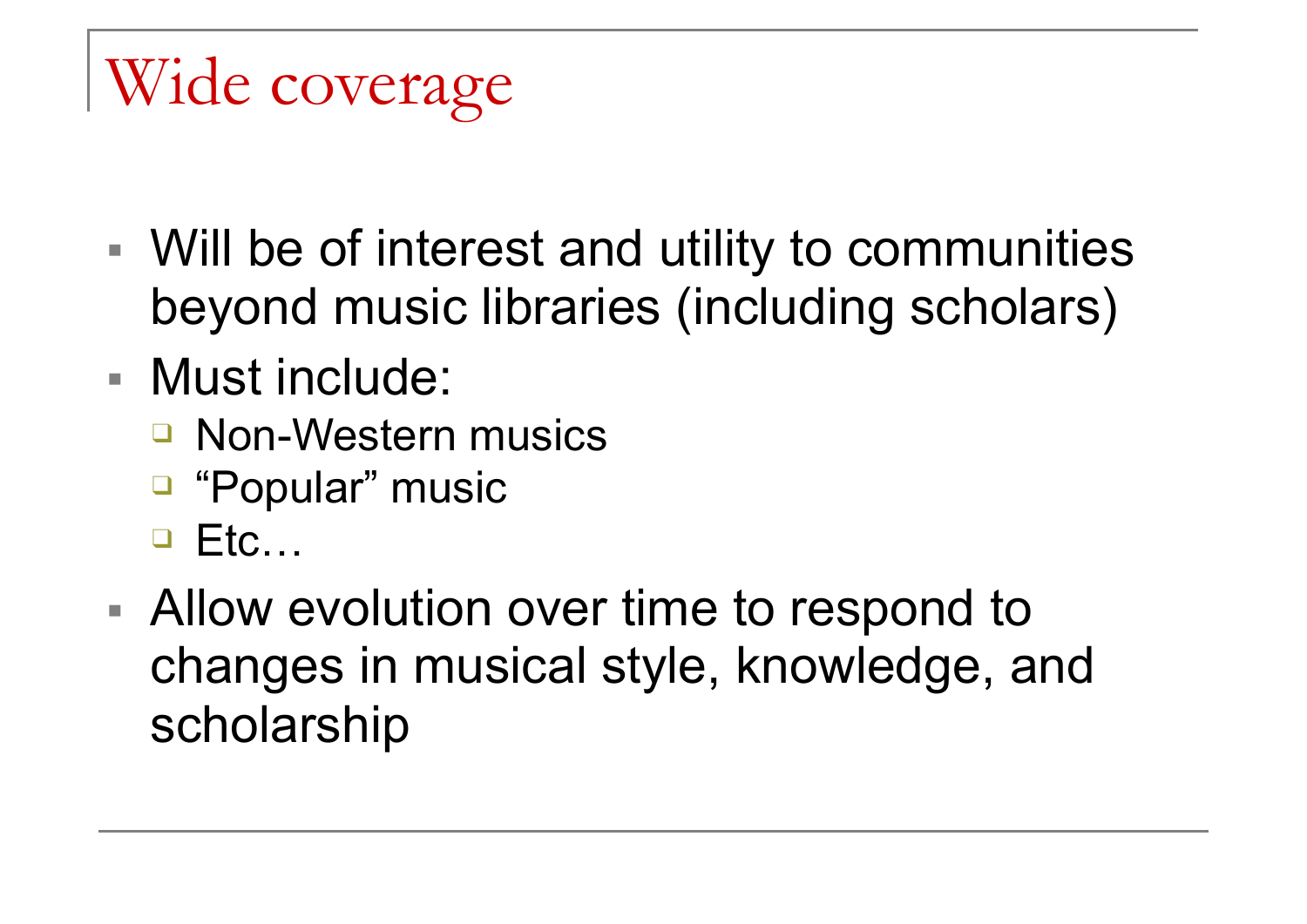### Ease of creation and maintenance

- Creation
	- ❑ Make use of existing data
	- ❑ Some facets may already exist from other communities
	- ❑ Experiment with automated methods to suggest terms & structure, then editing by experts

#### ■ Maintenance

- ❑ Allow easy integration of new terms into the existing syndetic structure
- ❑ Networked environment makes it more feasible to maintain one central copy of data to which all applications connect
- ❑ Should explore open models allowing contributions by many communities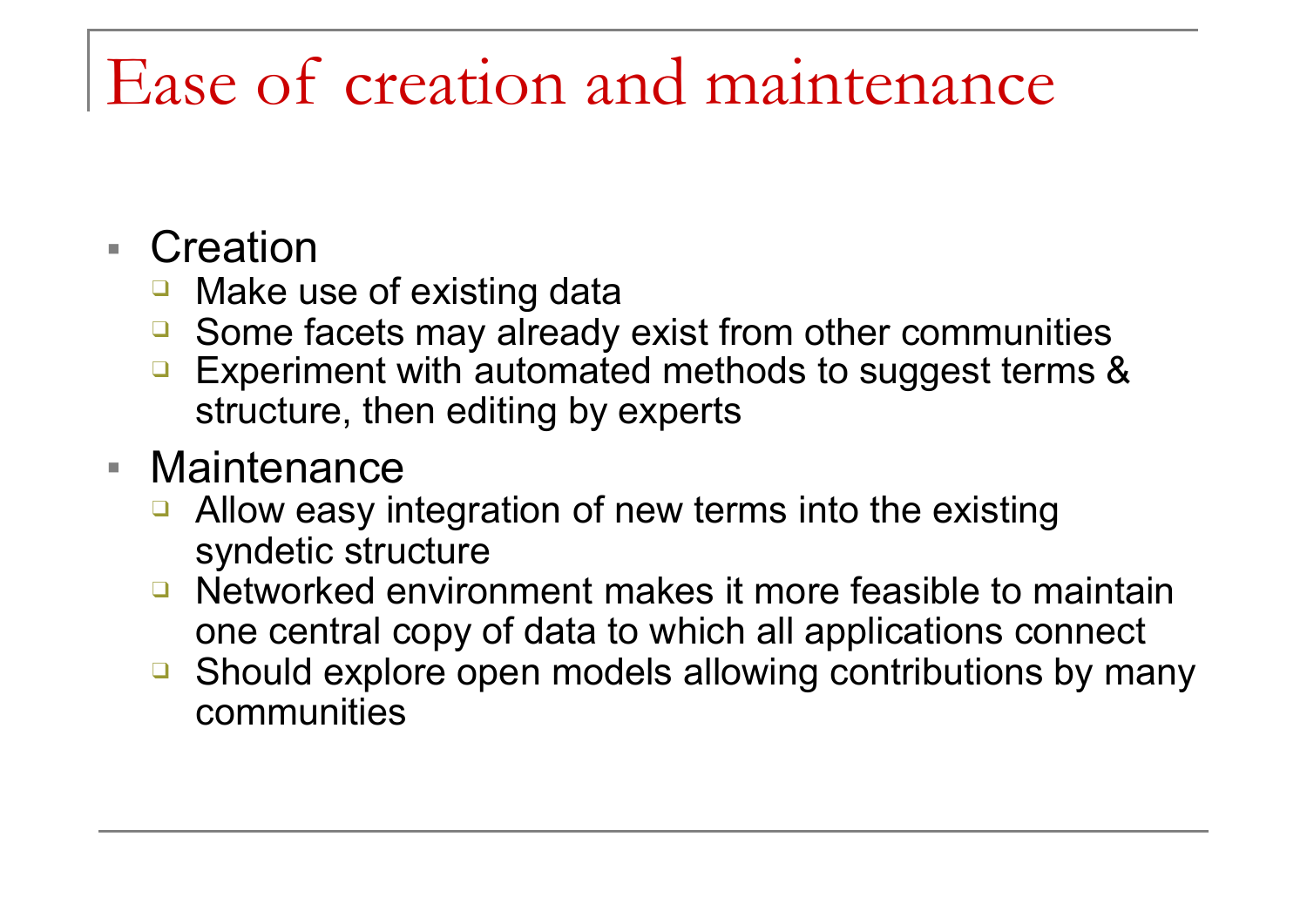Moving from a finding system to a research system

- $\blacksquare$  Moving beyond just bibliographic data the *work*, not just the publication
- Enabling new sorts of discovery
- Not just vocabularies:
	- ❑ Related works
	- Gender of composer
	- Date/place of composition
	- ❑ Etc.!